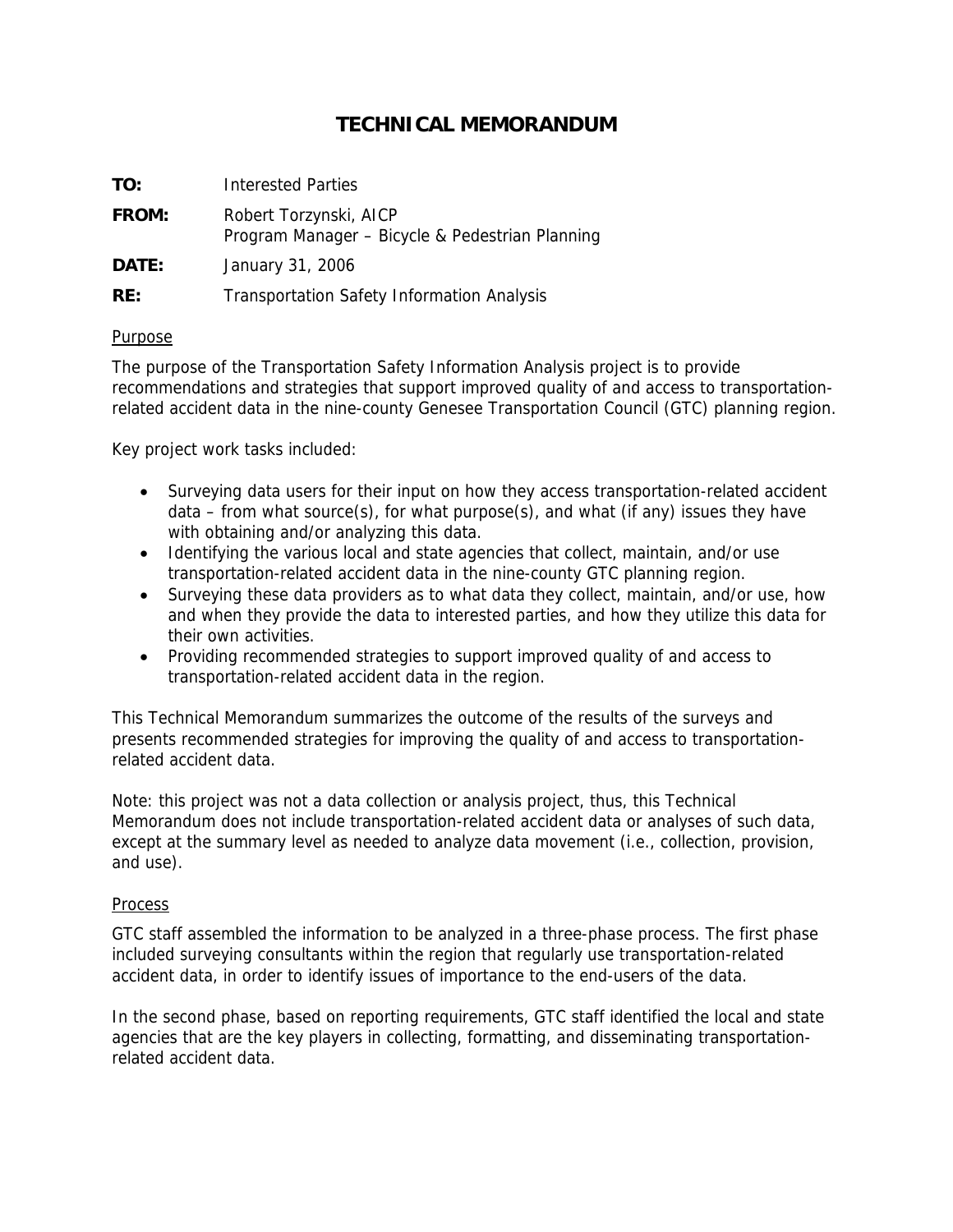The third phase included a survey of local and state-level generators of transportation-related accident data, with the intent to analyze the issues identified by the end-users and seeking to identify opportunities to improve the quality of and access to the data within the GTC region.

#### User Survey

The user survey was conducted as a roundtable discussion among consultants at the GTC office on February 22, 2005. Representatives from the following consulting firms participated in the user roundtable discussion: Bergmann Associates, Fisher Associates, FRA Engineering, Stantec Consulting, Ltd., and SRF & Associates. The purpose of the roundtable was to identify the core issues affecting the users.

At the consultant roundtable, four core issue areas were identified as representing opportunities to improve transportation-related accident data available within the region: 1) timeliness, 2) access, 3) format, and 4) quality.

## **Timeliness**

Several consultants indicated that data was often several years old before it was available for analysis. This gap in time makes it difficult to plan improvements and evaluate the effectiveness of completed projects in a timely manner. This was an important issue to end users and the subsequent survey of data providers sought to analyze the reporting system data movement to identify opportunities to improve its timeliness.

## Access

Roundtable participants indicated that they had never been refused transportation-related accident data based on a Freedom of Information Letter (FOIL) request. However, obtaining such information without resorting to a FOIL in some cases depended on the consultant's rapport with agency staff. Lacking specific procedures to access data makes it difficult to budget time and resources when undertaking traffic-safety research, especially when multiple agencies are involved. In order to address access-related issues, data providers were queried on the timelines and other requirements to be met by those seeking access to accident data.

## Format

Transportation-related accident data has traditionally been collected on paper forms. More recently, it has begun to be collected electronically. Roundtable participants indicated that locations of transportation-related accidents are available in paper format only, while summary totals by county are available in electronic format on the Internet. It was stated that geocoded transportation-related accident data would be helpful to users. Accordingly, data providers were queried on the data format that they used (electronic or paper) and on future plans with respect to electronic data reporting.

## **Quality**

Several comments were made regarding inconsistencies in the data available to users. Quality issues related to the legibility and accuracy of paper reports, the duplication of accident reports, and the lack of detail included within the reports generated by some agencies, such as 911 services. A broader issue related to data quality is the concern expressed by consultants that "non-reportable" or "property damage only" transportation-related accident data was not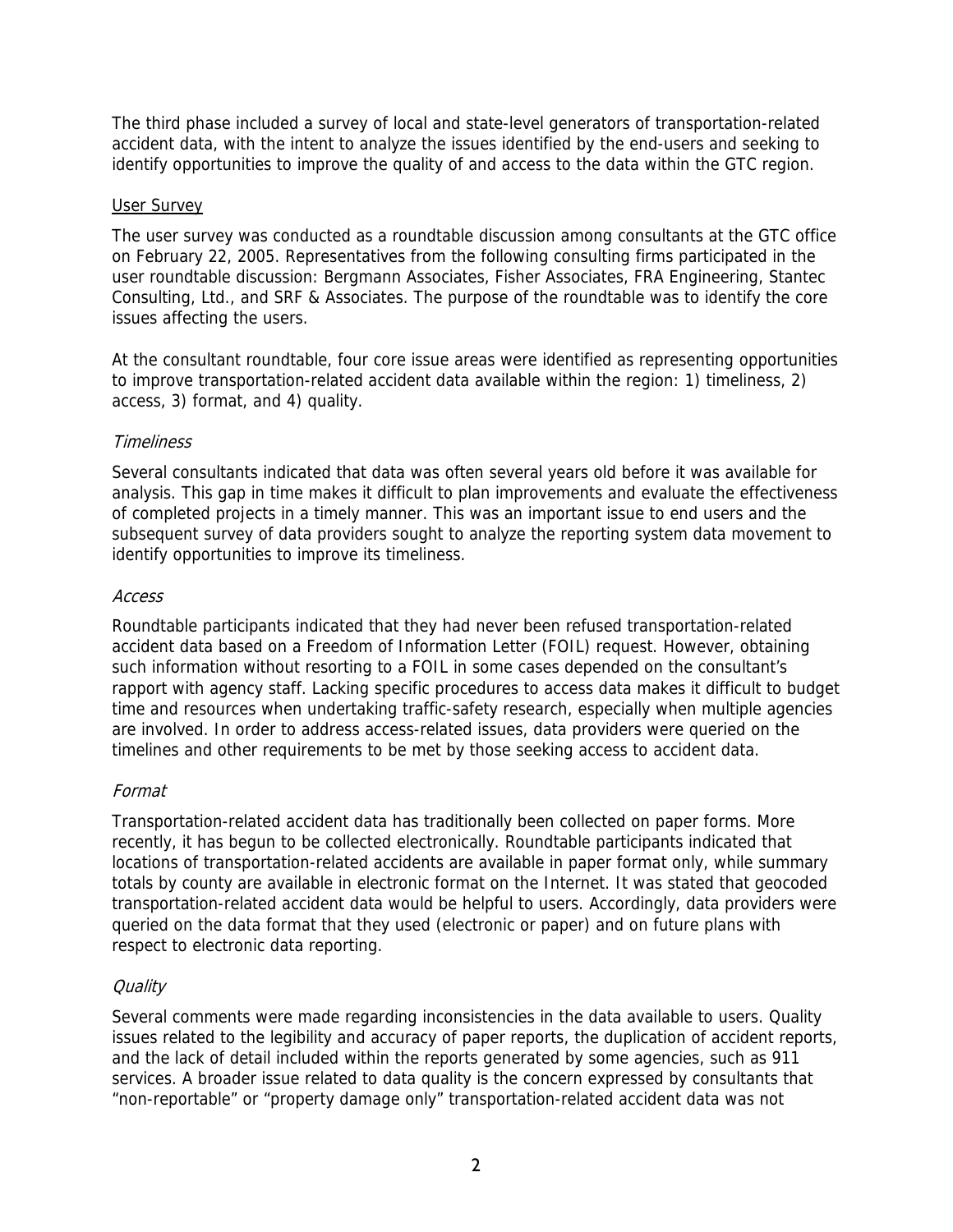available for analysis. This was expressed as a concern because such incidents can represent a significant number of the accidents. In many cases reports have been filed on the incidents, but the data have not been processed and is not available for analysis.

Although nearly all responding data providers indicated that quality assurance review was undertaken to ensure the completeness and reliability of the data, several opportunities that might improve overall data quality – and improve the availability of property damage only reports – were identified as a result of the provider survey and analysis of the reporting system.

#### Provider Survey

New York State traffic law requires that certain motor vehicle accidents (MVA) be reported by members of the public and/or by law enforcement officers when they occur. These incidents must be reported to the State Department of Motor Vehicles (DMV) whenever specific criteria are met (e.g., death, injury, or property damage exceeding \$1,000).

Motorists are required to report MVA utilizing the paper based DMV form MV-104. Law enforcement officers may utilize the paper based form MV-104A or submit the report electronically through the Traffic Reporting and Criminal Software (TraCS) System. Bicycle-only and bicycle-pedestrian accidents are required to be reported under similar circumstances on related forms.

It should also be noted that there are a considerable number of MVA that are required to be reported to DMV by motorists via form MV-104 and also to be reported to the DMV by law enforcement officers on the form MV-104A. These incidents require, by law, the filing of two separate but similar forms: one by the motorist and one by the law enforcement officer.

The GTC data provider survey, undertaken between November 2 and December 16, 2005, focused on the law enforcement agencies required by New York State Vehicle & Traffic Law (Article 22) to prepare MVA reports and to submit them to DMV, for several reasons. First, while MVA reports are also required to be prepared by individual motorists, and similar information may be generated by hospitals and transit providers, law enforcement agencies generate a large number of MVA reports, with each agency reporting up to several hundred accidents (or more) per year.

Second, law enforcement agencies are the lead agencies in implementing electronic reporting through the TraCS System which will improve the reporting system.

Third, a survey of individual motorists is not practical within the scope of the analysis, given that in calendar year 2000 (the last year for which detailed county-by-county data is readily available) more than 31,000 accidents reportable by motorists occurred within the nine-county GTC region.

## Results

The GTC survey was distributed to 65 entities within the nine-county region including: New York State Police (11 offices representing 3 Troops serving the region); all nine County Sheriff's Offices; and 45 city, town, and village police departments.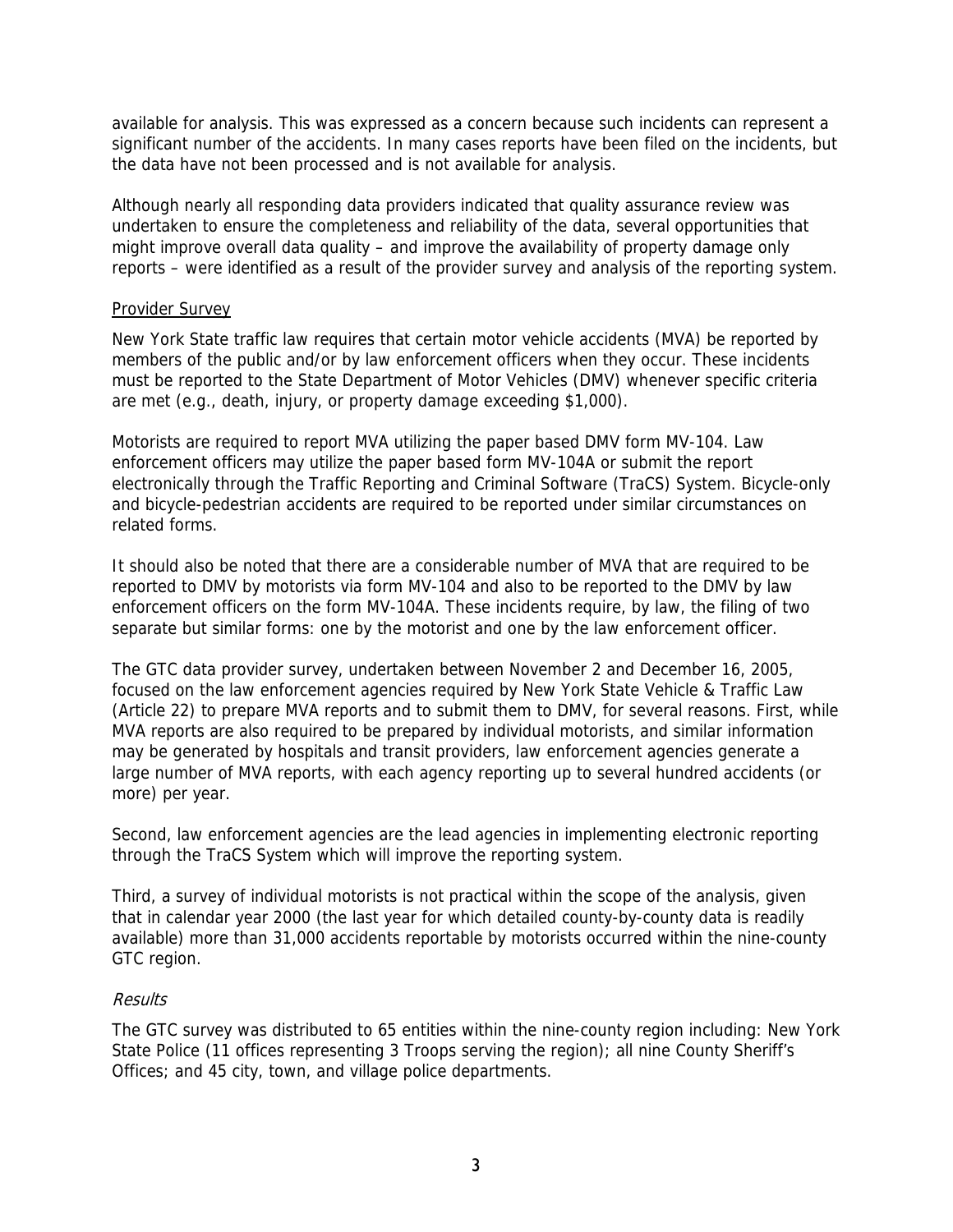In addition to distributing the survey, GTC staff also contacted the New York State Department of Motor Vehicles (DMV), the New York State Department of Transportation (NYSDOT), and the New York State Police (NYSP) in order to better understand the process by which motor vehicle accident reports are managed at the local, regional, and statewide level. The overall survey response rate was 78%, with 51 out of the 65 entities responding to the survey. Statistically and geographically, responsible agencies are well represented.

While many of the questions within the survey instrument addressed more than one of the "core issue" areas identified above, the following discussion has grouped the questions and response tallies addressing the core issue areas (timeliness, access, format, and quality) for discussion purposes. Recommended strategies are provided in a similar manner.

The survey questions have been re-numbered and in some cases edited to fit within the context of the following discussion, however the edits do not alter the substantive meaning of the results. It should be noted that some questions allow multiple responses, and in these cases the number of responses ("n") is assumed to be 51.

## **Timeliness**

| <b>Survey Question</b>                                                                                                                                 | Possible Responses                                   | <b>Results</b>                    |
|--------------------------------------------------------------------------------------------------------------------------------------------------------|------------------------------------------------------|-----------------------------------|
| T1. Please check the box that<br>shows your agency's timeline in<br>forwarding traffic accident reports<br>to receiving agencies (DMV/DOT,<br>others): | 0-2 Weeks<br>2 Weeks to 1 Month<br>More than 1 Month | 42 (82%)<br>8 (15%)<br>1(2%)      |
| T2. How soon is access to<br>accident reports available to<br>outside parties?                                                                         | 0-2 Weeks<br>2 Weeks to 1 Month<br>More than 1 Month | 41 (95%)<br>2(5%)<br>$\mathbf{0}$ |

Based on the responses to Questions T1 and T2, agencies appear to be processing, filing, and allowing access to MVA reports in a timely manner. This issue will be further discussed below as it appears that the root cause for the lag in processing and making these reports available for analysis does not occur at the local level.

## Access

| <b>Survey Question</b>                                              | Possible Responses         | Results   |
|---------------------------------------------------------------------|----------------------------|-----------|
| A1. Does your agency collect                                        | Yes                        | 49 (96%)  |
| traffic accident information?                                       | No                         | 2(4%)     |
| A2. Please list other agencies that<br>may collect traffic accident | $\mathbf{1}$ .<br>2.<br>3. | See below |
| information within your<br>jurisdiction:                            |                            |           |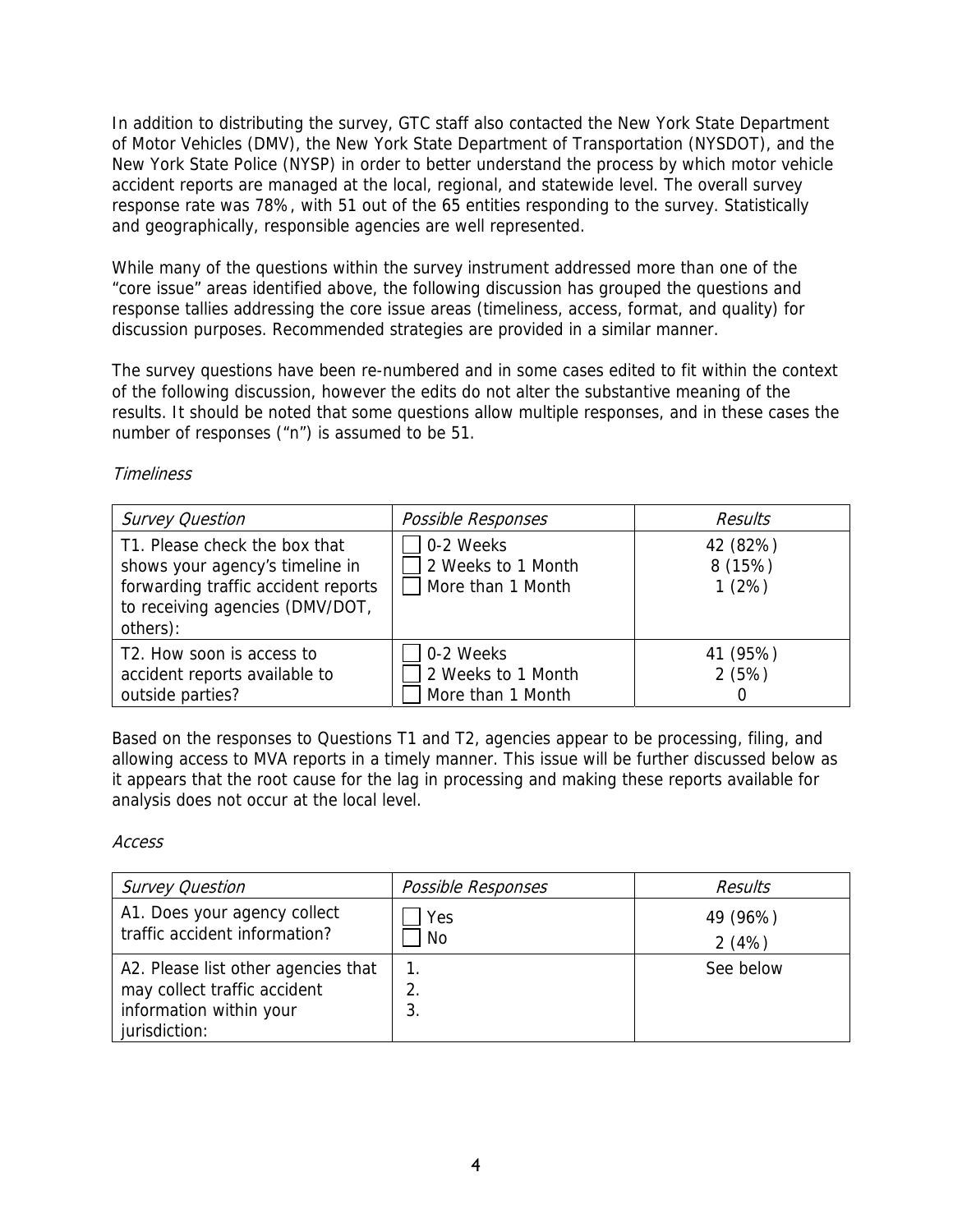| A3. Please check the box that<br>shows where traffic accident data<br>collected by your agency is sent.<br>Please check all that apply:                          | New York State DMV<br>New York State DOT<br>New York State Police<br>Other | 47 (92%)<br>11 (21%)<br>6(12%)<br>Note: Multiple answers allowed.<br>$N = 51$ . |
|------------------------------------------------------------------------------------------------------------------------------------------------------------------|----------------------------------------------------------------------------|---------------------------------------------------------------------------------|
| A4. Does your agency store traffic<br>accident data in an electronic<br>format?                                                                                  | Yes<br>No                                                                  | 34 (66%)<br>17 (34%)                                                            |
| A5. Does your agency allow<br>access to accident reports by<br>outside parties?                                                                                  | Yes<br>No.                                                                 | 40 (78%)<br>11 (22%)                                                            |
| A6. Does your agency allow<br>access to multiple accident reports<br>under a single request (i.e., a<br>year's worth of reports for a<br>specific intersection)? | Yes<br>No.                                                                 | 34 (70%)<br>14 (29%)                                                            |

Based on the responses to Question A1, it appears that all of the agencies required by law to collect MVA information are meeting requirements to do so. It is noted that two respondents appear to have erroneously answered "no" to Question A1, while indicating elsewhere on the survey form that they did collect MVA information.

Question A2 was intended to gauge the degree to which agencies were aware of the potential for overlapping jurisdictions in the reporting of accidents. Based on the responses, which included the County Sheriff's offices, the NYSP, the DMV, the Stop DWI Programs, and one college police force, it appears that agencies are aware that the responsibility to report motor vehicle accidents may in some cases depend on which law enforcement agency "gets there first." This issue illustrates the complexity of the reporting system given the large numbers of jurisdictions within the GTC region.

Responses to Question A3 show that, as expected, the responding agencies follow the requirements of the law to submit motor vehicle accident reports to the DMV. The cases where reports are submitted to the NYSP reflect agencies participating in TraCS, or NYSP offices that submit TraCS through their Troop Headquarters to the DMV. Reports submitted to NYSDOT represent the submittal of copies of MVA reports for their utilization in loss recovery when stateowned facilities are damaged (e.g., when a guide rail or sign post is damaged and the motorist may later be determined to be liable for damages.)

Questions A4 through A6 addressed the storage format utilized by responding agencies, policies with respect to allowing data access to outside parties, and access to multiple reports pursuant to a single request. The responses to Question A4 show that 66% of responding agencies store the data in an electronic format. An even higher percentage (78%) of responding agencies indicate that outside access is allowed to motor vehicle accident reports (A5), and 70% of the responding agencies allow multiple reports to be accessed under a single data request (A6).

The responses to questions A4 to A6 suggest a high degree of access is provided. However, it is important to note several caveats. First, survey question A4 did not assess the specific format of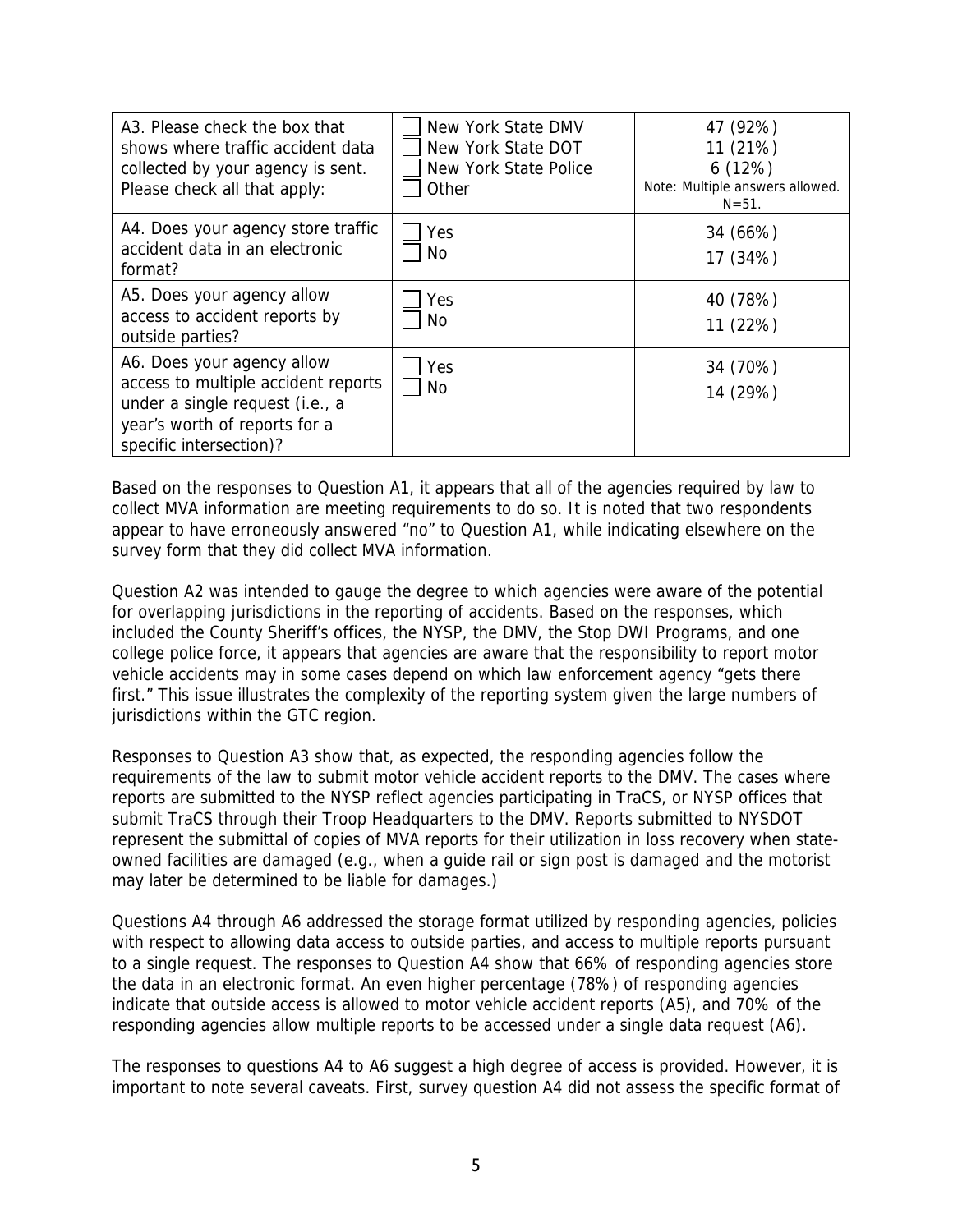the electronic information available, and it is unlikely that the data is within a standardized format at the local level given the diversity of the jurisdictions involved.

Second, several of the agencies that allow outside access to data in Question A5 indicated that a Freedom of Information Letter (FOIL) was required to obtain the data. This suggests that access by outside parties such as consultants may require formal efforts (i.e., FOIL) in these jurisdictions.

Third, the respondents responding that access to multiple reports was possible within a single request (Question A6) indicated that, in some cases, it would require a manual search.

Overall, access to MVA reports at the local level is provided but in an inconsistent manner. This issue will be discussed further below, and supports the importance of facilitating access to consolidated information through the state DMV and/or at the regional level to achieve improved access.

| Format |  |
|--------|--|
|        |  |

| <b>Survey Question</b>                                                                                                                | Possible Responses                                                                                    | Results                                                                        |
|---------------------------------------------------------------------------------------------------------------------------------------|-------------------------------------------------------------------------------------------------------|--------------------------------------------------------------------------------|
| F1. Please check the box that<br>shows the traffic accident<br>reporting form used by your<br>agency. Please check all that<br>apply: | DMV Form MV-104 (Paper)<br><b>TRACS Reporting System (Electronic)</b><br>1. (Other)<br>$\overline{2}$ | 43 (86%)<br>18 (35%)<br>Note: 10<br>Agencies (21%)<br>utilize both<br>formats. |
| F2. Does your agency participate<br>in the TraCS electronic reporting<br>system?                                                      | Yes<br>No.                                                                                            | 19 (37%)<br>32 (63%)                                                           |
| F3. If not, does your agency have<br>plans to begin participation in<br>2006?                                                         | Yes<br>No                                                                                             | 18 (58%)<br>13 (42%)                                                           |

Questions F1 to F3 were intended to determine whether MVA were reported using paper or electronic format, whether TraCS was in use at the responding agency, and, if not, whether the agency had plans to implement the TraCS system during 2006.

As shown in the response to Question F1, 86% of the responding agencies utilize the paper MV-104 format to file MVA reports and 35% of the agencies utilize the TraCS system. The total of these two percentages (121%) shows that 10 agencies (21%) currently file MVA reports utilizing both the MV-104 form (paper) and the electronic TraCS system.

Question F2 directly addresses participation in the TraCS program. As of the time of the survey, 37% of the agencies indicate that they participate in TraCS and 63% indicate that they do not. Question F3 shows that 58% of the agencies that indicated they did not currently participate in TraCS planned to begin participating in 2006. Based on the results of Questions F1 to F3, 37 out of the 51 responding agencies in the region (72%) plan to be participating in TraCS by the end of 2006.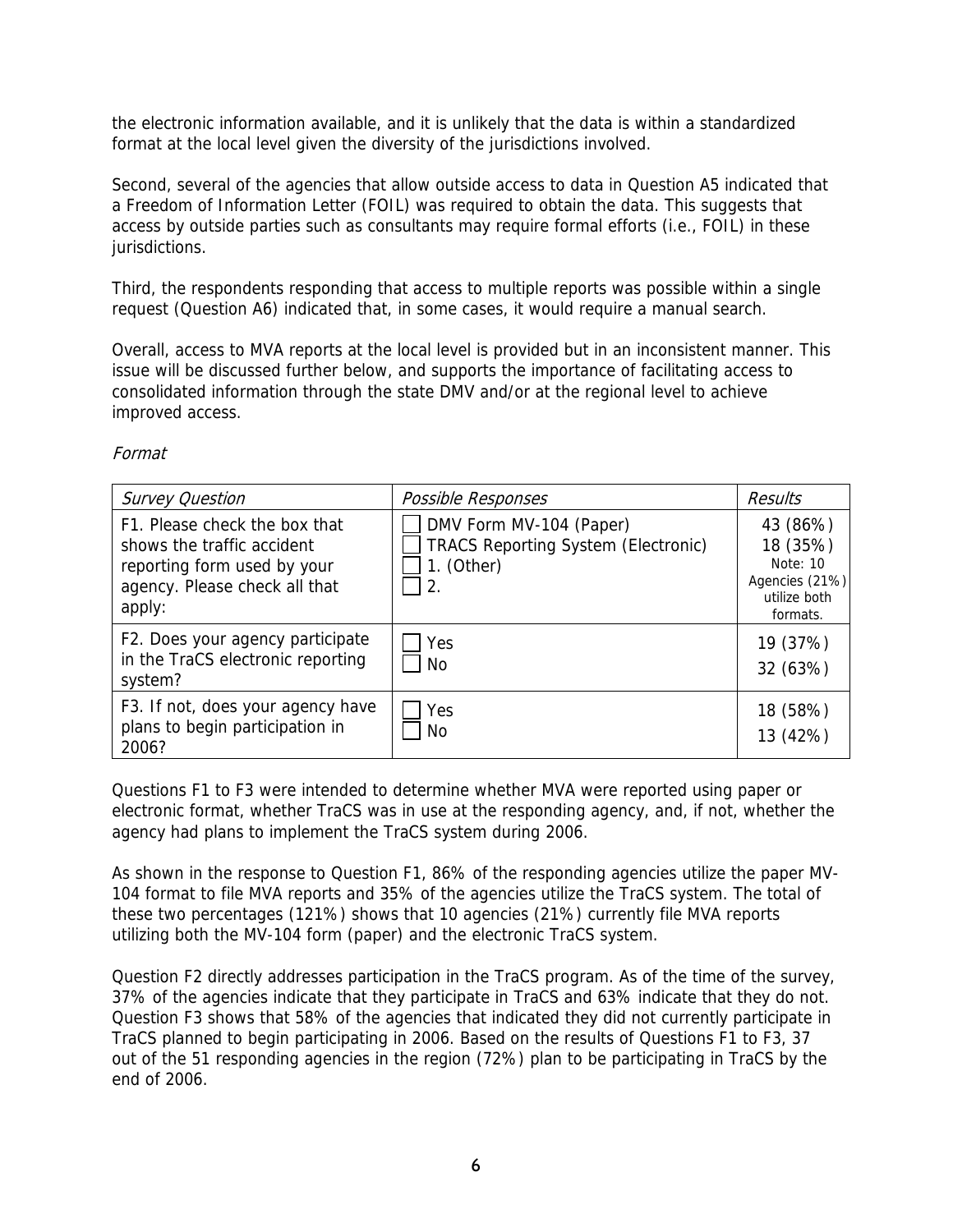**Quality** 

| <b>Survey Question</b>                                                                                                                            | Possible Responses | Results           |
|---------------------------------------------------------------------------------------------------------------------------------------------------|--------------------|-------------------|
| Q1. Does your agency perform in-house<br>review of the quality of traffic accident<br>reports before they are forwarded to<br>receiving agencies? | Yes<br><b>No</b>   | 50 (98%)<br>1(2%) |

Question Q1 was a direct attempt to gauge the awareness at the agency level of quality assurance in the MVA reporting process. Based on the responses, all but one of the 51 responding agencies perform in-house review of the MVA reports before they are submitted to receiving agencies.

In order to supplement the provider survey, GTC staff contacted NYSDOT, DMV, and NYSP to assess the data movement within the system.

The generalized movement of transportation-related accident data via MVA reports can be summarized as: 1) Raw data is entered on paper or electronically onto forms in the field, 2) the data is transmitted to the DMV, 3) the data is edited and consolidated by DMV staff, and 4) the data is transmitted to NYSDOT. Once the data reaches NYSDOT, it is available to users in several consolidated and searchable formats. MVA reports can also be made available to users earlier within the process – subject to local policies – in a non-consolidated and generally nonsearchable format.

As shown in the table on the next page, when MVA reports are electronically filed, the data movement is considerably simplified compared to the processing of the paper-based form MV-104A. The principal differences that affect the processing time for the data result from the fact that the coding for the location of the accident, its classification as a reportable/non-reportable accident, and the generation of certified copies of MVA report forms can be automated if electronic forms are used (e.g., TraCS), but must be done by hand if paper forms are used.

These distinctions are important for the reasons discussed below:

1) TraCS has the capability to integrate location information based on the use of the Global Positioning System (GPS) into the report as it is filed, in the field. The paper form requires this to be done manually, and requires additional effort by the responding officer to read a GPS device and enter the data by hand on the form. This would also introduce the possibility for transcription error onto the form. GPS data, integrated into the electronic reporting form and properly maintained, can be extremely reliable and accurate and can be linked to a map displayed to the responding officer filing the report in the field to ensure accurate location coding.

Location coordinates are critical to enabling incidents to be analyzed using Geographical Information Systems (GIS) applications. If the coordinates are not provided, DMV staff must determine and confirm the reference marker location for each incident before entering it into the data archive (for state/federal roads) or, for local roads, DMV staff must determine the link and node on which an accident occurred and enter that data.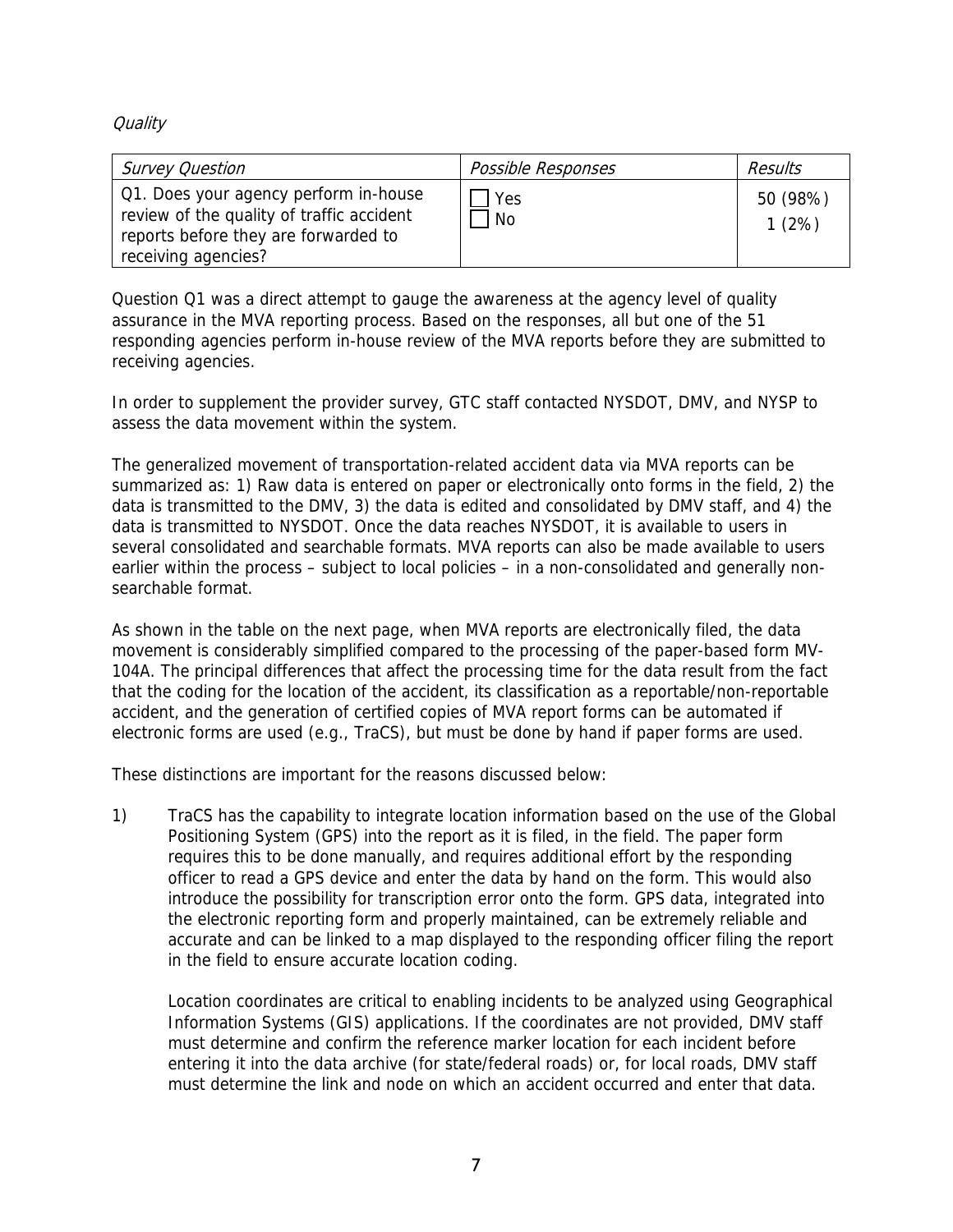From paper forms, the data needs to be translated into coordinates to be used by GIS applications. This adds a step to the process. NYSDOT and DMV recognize this issue and are in the process of implementing a system to assist in the geocoding of accident locations. However, utilizing GPS from the start would greatly facilitate data movement into a GIS-accessible format. Reporting solely by TraCS would also allow the limited resources available to be devoted to integrating previously-filed paper based reports into a GIS-accessible format.

| <b>Generalized Description of MVA Report Data Movement</b>                                                                                                                                                                                                                                                                  |                                                                                                                                                                                                                                                                                                                         |  |  |
|-----------------------------------------------------------------------------------------------------------------------------------------------------------------------------------------------------------------------------------------------------------------------------------------------------------------------------|-------------------------------------------------------------------------------------------------------------------------------------------------------------------------------------------------------------------------------------------------------------------------------------------------------------------------|--|--|
| Police Officer responds to the scene at a motor vehicle accident, report required                                                                                                                                                                                                                                           |                                                                                                                                                                                                                                                                                                                         |  |  |
| Paper form completed in the field (MV-<br>104A)<br>Location entered based on<br>1.<br>verbal description or reference<br>marker<br>2.<br>Reportable/non-reportable not<br>a required field<br>3.<br>Quality review not built into<br>the form                                                                               | Electronic (TraCS) form completed in the<br>field<br>1.<br>Location can be generated<br>automatically based on GPS<br>2.<br>Reportable/non-reportable not<br>a required field<br>3.<br>Quality review built into<br>software (e.g., location check)                                                                     |  |  |
| Paper form filed at local agency office,<br>delivered to DMV main office<br>(Limited availability through local office)                                                                                                                                                                                                     | Electronic information downloaded at<br>Police/Trooper local headquarters<br>(Limited availability through local office)                                                                                                                                                                                                |  |  |
| DMV Data Processing:<br>Location manually geocoded<br>1.<br>based on:<br>a. Links/nodes (Local)<br>b. Reference markers<br>(State/Federal)<br>2.<br>DMV determines whether<br>reportable/non-reportable<br>3.<br>Form is digitally copied for<br>distribution to requesting<br>parties (MV-198C - single<br>incidents only) | <b>DMV Data Processing</b><br>Location can be coded within<br>1.<br>software systems<br>2.<br>Reportable/non-reportable<br>status can be automated<br>within software systems<br>3.<br>Form can be created within<br>software systems for<br>distribution to requesting<br>parties (MV-198C - single<br>incidents only) |  |  |
| <b>DMV Data Transfer:</b><br>Data transferred to NYSDOT<br>1.<br>on magnetic tape for<br>distribution to requesting<br>parties<br>2.<br>Data is not formatted for entry<br>into GIS                                                                                                                                         | <b>DMV Data Transfer:</b><br>Data transmitted to NYSDOT<br>1.<br>for distribution to requesting<br>parties<br>2.<br>Data already formatted for<br>automated entry into GIS                                                                                                                                              |  |  |
| NYSDOT distributes data to requesting parties<br>1. Verbal description accident history reports<br>Accident summary report by segment or intersection<br>2.<br>3.<br>NYSDOT generates request to DMV for certified copies of MV-104 reports                                                                                 |                                                                                                                                                                                                                                                                                                                         |  |  |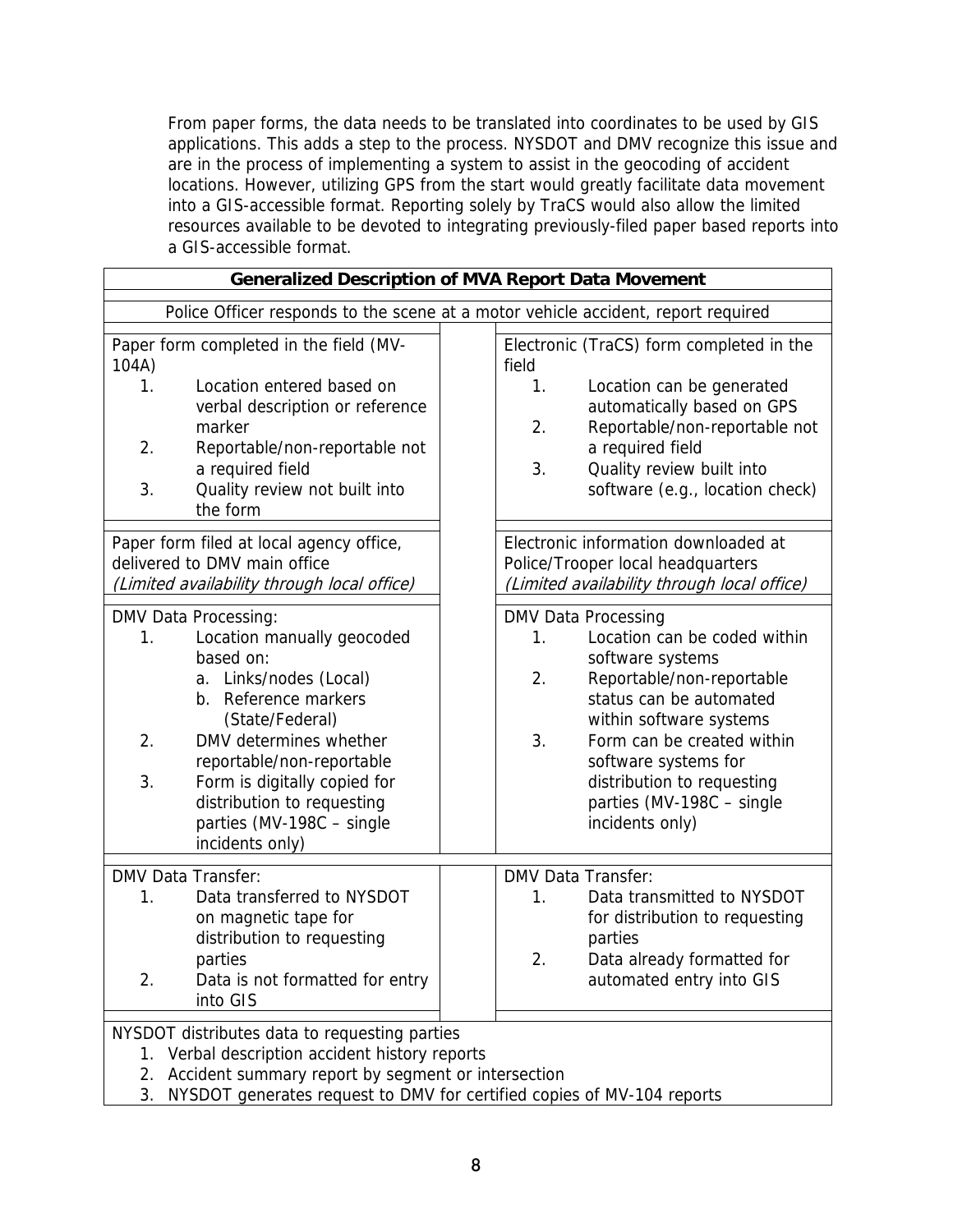2) The classification of whether an MVA is "reportable" or "non-reportable" has a significant impact on its data movement. This is a result of the state's required implementation of the Federal Driver's Privacy Protection Act (DPPA) which greatly limits third-party access to "non-reportable" accidents. For example, the DMV form MV-198C (Request for Copy of an Accident Report) lists 12 permissible uses for personal information under DPPA for reportable accidents, but only four reasons that an individual may request a copy of a non-reportable Accident Report. When MVA are reported it is essential that they be classified as soon as possible with respect to their DPPA status.

The TraCS system offers the opportunity for the responding officer to make the "reportable/non-reportable" determination at the time an MVA report is initially filed. This allows the data to be processed and available for analysis extremely quickly. It should be noted that the TraCS system (and the paper MV104-A) also allow the officer to indicate that the reportable status of the accident is "unknown" which can result in delays in processing the MVA reports.

3) The third aspect of processing MVA reports where electronic filing would improve the data movement relates to the ability of the DMV to provide certified copies of MV104-A forms to requesting parties. Currently, paper copies of the form must be physically scanned into a digital format, or photocopies made, before copies can be distributed to requesting parties pursuant to Form MV-198C. All-digital data, such as the TraCS system, could be integrated into the DMV software systems to generate these forms without the need to physically handle the paper forms and scan them into the system.

#### Other Issues

The magnitude of the task facing the agencies and the people that process and maintain the motor vehicle accident reporting system within the DMV presents a significant challenge if the goal of providing easily accessible, high-quality data is to be met while also ensuring that the system safeguards and protects private data. The number of individually-filed reports is daunting, as shown in the following table based on information available at the DMV's Statistical Archive web site: http://www.nydmv.state.ny.us/stats-arc.htm (date accessed: January 5, 2006):

| Number of MVA by Type and Year in NYS, 1995-2002 |                      |       |                  |                            |
|--------------------------------------------------|----------------------|-------|------------------|----------------------------|
| Year                                             | <b>All Accidents</b> | Fatal | Non-Fatal Injury | Reportable Property Damage |
| 1995                                             | 253,136              | 1,557 | 189,201          | 62,378                     |
| 1996                                             | 250,521              | 1,451 | 185,670          | 63,400                     |
| 1997                                             | 263,604              | 1,488 | 182,526          | 79,590                     |
| 1998                                             | 306,646              | 1,395 | 181,766          | 123,485                    |
| 1999                                             | 356,981              | 1,460 | 182,768          | 172,753                    |
| 2000                                             | 392,245              | 1,358 | 188,770          | 202,117                    |
| 2001                                             | 331,979              | 1,431 | 178,772          | 151,776                    |
| 2002                                             | 253,710              | 1,390 | 179,132          | 73,188                     |

The table shows that, as of the year 2002, DMV staff and/or contractors would need to enter nearly 1,000 MV-104 and MV-104A forms per day into the system based on a standard work week. While the table shows a decline in fatalities and injury accidents, it also shows that the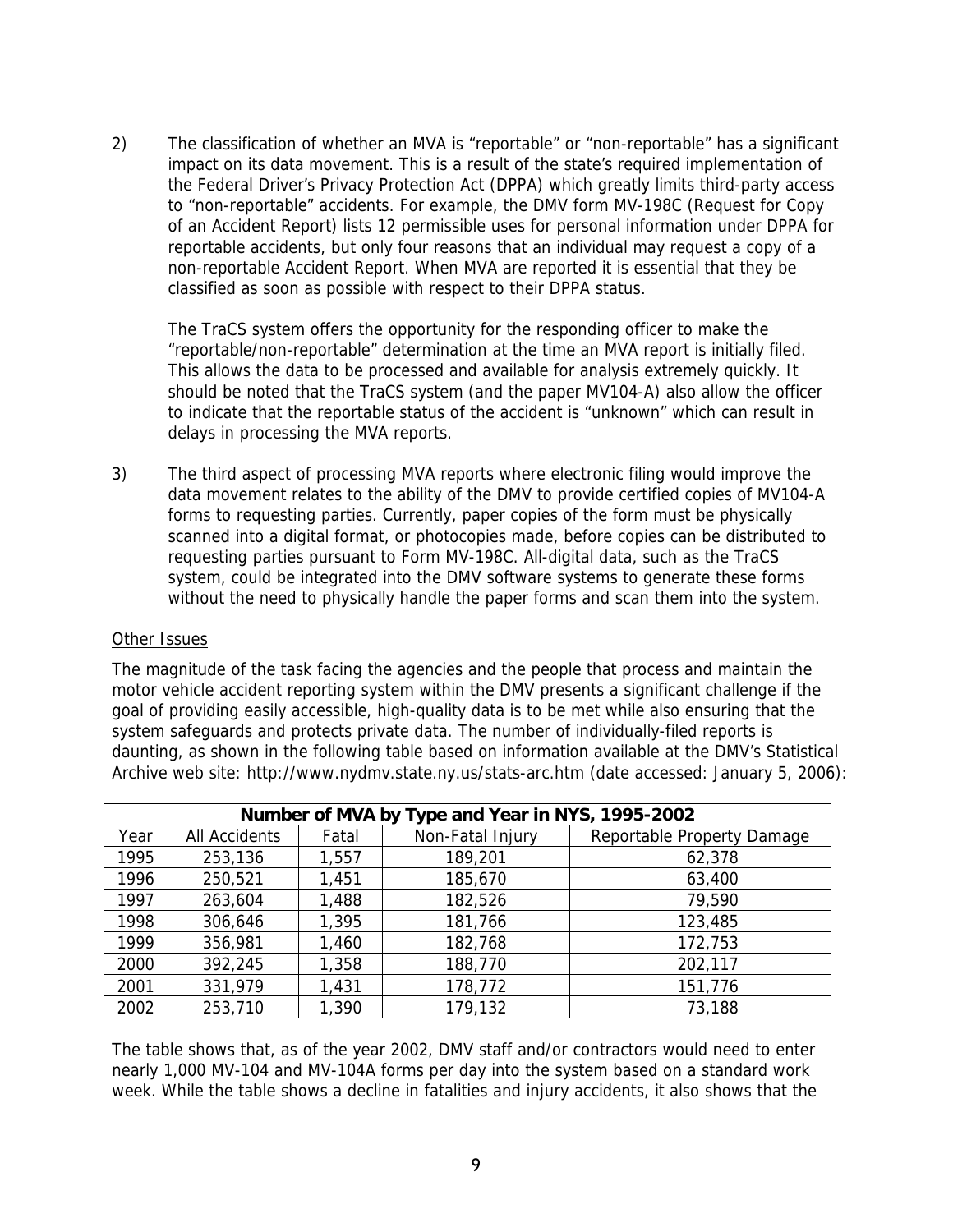classification of accidents as to whether or not they include "reportable property damage" presents a challenge.

The primary difficulty in classifying accidents as "reportable" or "non-reportable" per Article 22 is apparent when it is considered that the threshold for reportable property damage has been set at \$1,000 since 1991. Given that the threshold has not changed, a gradual increase in reportable property damage accidents would be expected between 1995 and 2002 as inflation eroded purchasing power (if all other factors were held equal).

Instead, property damage accidents increased after 1998, peaked in 2000, and declined between 2001 and 2002. Based on footnotes within the more detailed annual summary tables at the DMV Statistical Archive web site, the post-1997 increase may be attributable to amendments to the Vehicle and Traffic Law in that year that provide statutory authority for police officers to report accidents which in their judgment appeared to meet the reporting criteria for property damage.

DMV documents also state that the decrease in total accidents and reportable property damage accidents between 2001 and 2002 reflects the fact that "property damage accidents that law enforcement agencies reported were not included in the year 2002." The variability in the data creates difficulties in analyzing trends over time.

Due to the sheer volume of MV-104 forms filed, a backlog of "property damage only" reports has accumulated that has been estimated to include several hundred thousand MV-104 and MV-104A forms.

As a result, "non-reportable data" are generally available through May 31, 2002, (through NYSDOT) and "reportable-only" data are available to the end of 2004. The gap in the "nonreportable data" between May 2002 and the end of 2004 needs to be filled, in order to provide complete data for traffic safety analysis.

The alternative is to utilize injury and fatality data only. However, to do so forces the analyst to discard good data in order to normalize trends that are otherwise skewed by the gap.

The difficulties involved in inputting the non-reportable backlog into the system include the physical effort needed to scan and/or otherwise convert the paper forms into a text-based electronic format and the effort required to determine the locations for each accident.

The backlog may also be affected – to an unknown extent – by a revision to the MV104A form that was implemented in July, 2001 that added a check box allowing the reporting officer to indicate that it was unknown whether or not accident damage exceeded the \$1,000 reporting threshold. Prior versions required a "yes/no" answer to the question.

The determination of whether the \$1,000 threshold is exceeded is crucial to ensuring DPPA compliance in the release of accident reports for property damage only accidents. If that determination is not made on the MV104A by the officer that files the form, it may be possible to be made by the motorist in filing the separately required MV-104 for the same incident. Until the determination is made, however, it may stall the processing of the MVA report and its entry into the data system.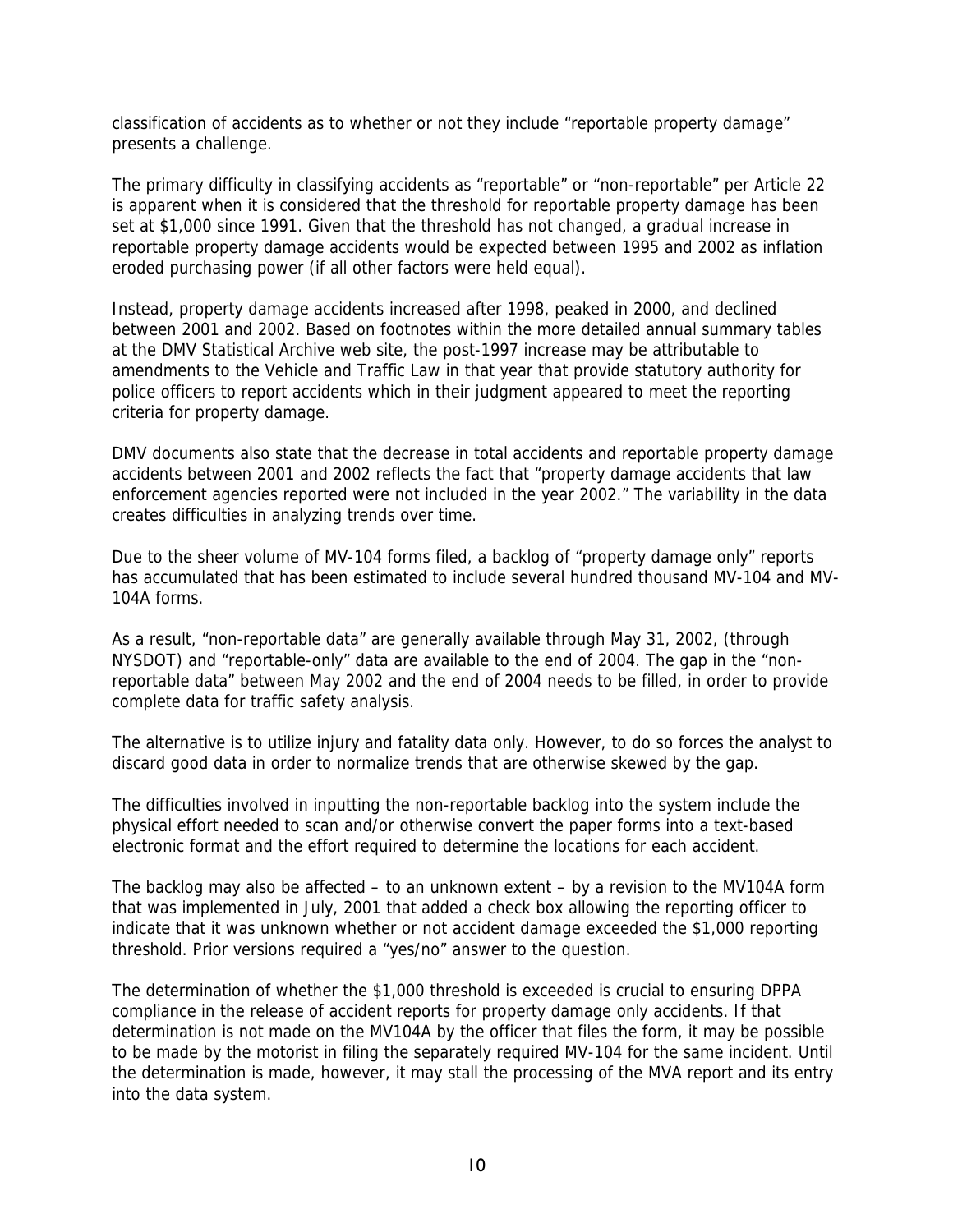#### Recommendations:

## **Timeliness**

The provider survey and the analysis of the data movement within the accident reporting system show that the local agencies are providing the data to the receiving agency (usually the DMV) in a timely manner. Agencies (including the DMV) also appear to respond to requests for single copies of the form MV-104A in a timely manner.

Obtaining consolidated data is delayed, however, by the time lag in processing the accident reports for entry into the statewide data system due to the enormous number of accident report forms filed on a daily basis combined with the extremely high standards that must be met in order to ensure compliance with the DPPA and successfully merge paper and electronicallybased MVA reports into the system.

The following recommendations are provided to increase the timeliness of MVA reporting data:

- 1. GTC should continue to monitor the implementation of the Traffic Accident and Criminal Software (TraCS) system within the region and monitor integration between the TraCS system and transportation safety planning at the statewide, regional, and local level, including integration with GIS-accessible formats.
- 2. GTC should provide technical assistance if requested by local agencies that may wish to participate in the TraCS system and should support requests for TraCS implementation funding that may be made to local agencies by the Governor's Traffic Safety Committee or the Department of Homeland Security.
- 3. GTC should work with the New York State Metropolitan Planning Organizations (NYSMPO) to encourage and support coordination and cooperation between the Governor's Traffic Safety Committee, NYSP, NYSDOT, DMV, and local law enforcement agencies to support the migration of the state's motor vehicle accident reporting system from a paper-based system to one that integrates GIS capabilities, meets agency and end user needs, and safeguards private data.
- 4. GTC should continue to work with the NYSMPO safety group to develop methods, strategies, and best practices to effectively utilize the data generated by the traffic accident reporting system.
- 5. Local agencies and consultants should be advised that given the complexity of the reporting system and the privacy concerns that control access to the data, there is not a quick fix available to obtain timely data in all cases.

Data users should contact prospective data providers at the earliest possible date in order to ensure that data is obtained in the most cost-effective manner and to reduce requests for duplicative data to the greatest extent possible. One approach would be to contact Regional or Statewide NYSDOT officials first, and work down to the local level to "fill in the gaps" if necessary.

Consultants should also resolve potential issues related to "non-reportable" data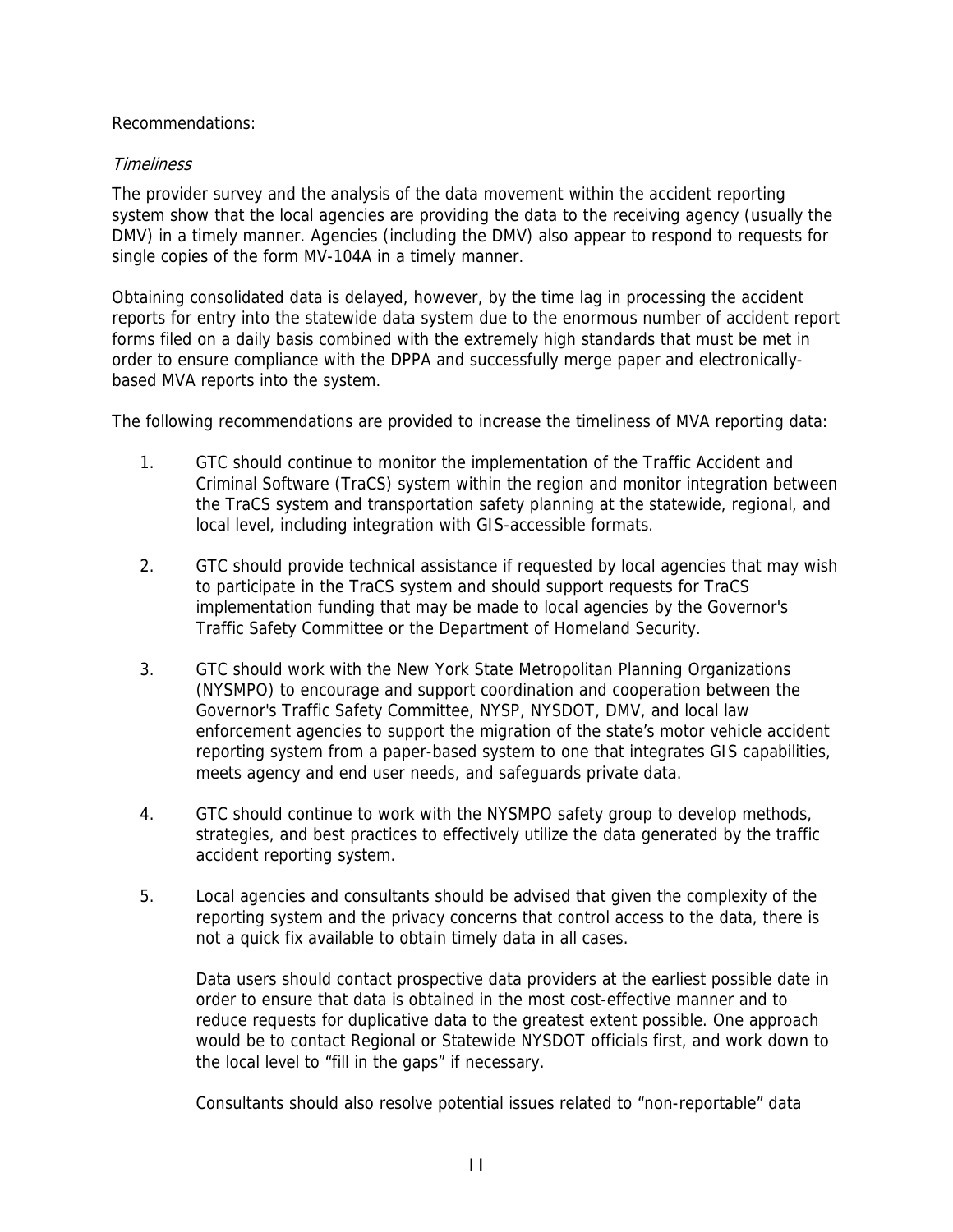early in the process to ensure that data is truly consistent from year to year in the light of changing reporting procedures for "non-reportable" accidents.

## Access

The provider survey and analysis of the traffic accident reporting system shows that access to MVA report data depends on the type of data that is needed and the agency that holds the data. The gap in the availability of data at the regional or state level has forced users to contact numerous local agencies attempting to obtain complete data.

Unfortunately, many local agencies only have the information available in paper format and they implement varying requirements in order to provide access to the data.

The end result is that users must consolidate the data by hand, representing an inefficient utilization of resources with respect to developing integrated data sets. The Timeliness recommendations listed above will improve access to the extent that data available at the state and regional level will reduce the need for users to contact multiple local agencies in their efforts to create a complete data set for analysis. The following recommendation is provided to improve access to MVA reporting data:

1. GTC should work with the NYSMPO safety group to develop a protocol for access to consolidated MVA data. Currently, it appears that NYSDOT is effective in providing summary data based on written request and DMV is effective in providing access to certified copies of the MV-104A based on the form MV-198C.

However, as the reporting system moves forward and begins to include GIS capabilities, a structured protocol to manage requests for MVA data based on geographical and temporal criteria will be necessary in order to most effectively utilize the existing and planned system for consistent analysis.

## Format

The provider survey and analysis of the MVA reporting system suggests that an electronicbased format would most effectively meet the needs of users and agencies that maintain the reporting system. The recommendations previously provided (Timeliness and Access) will support the transition to an electronic-based system. The following recommendation is also specific to the format for the electronically- and paper-based forms:

1. GTC should work with the NYSMPO safety group to discuss issues related to the format of the accident reporting forms (both electronically- and paper-based) and the content of the data elements included within the reporting system in order to determine whether there are statistically valid methods to account for variability in the data (e.g., to account for the changes in the way in which "non-reportable" accidents are counted in statewide summary data for the year 2002 vs. prior year data).

## **Quality**

The provider survey and analysis of the MVA reporting system suggests that an electronicallybased format would effectively improve data quality for users and the agencies that maintain